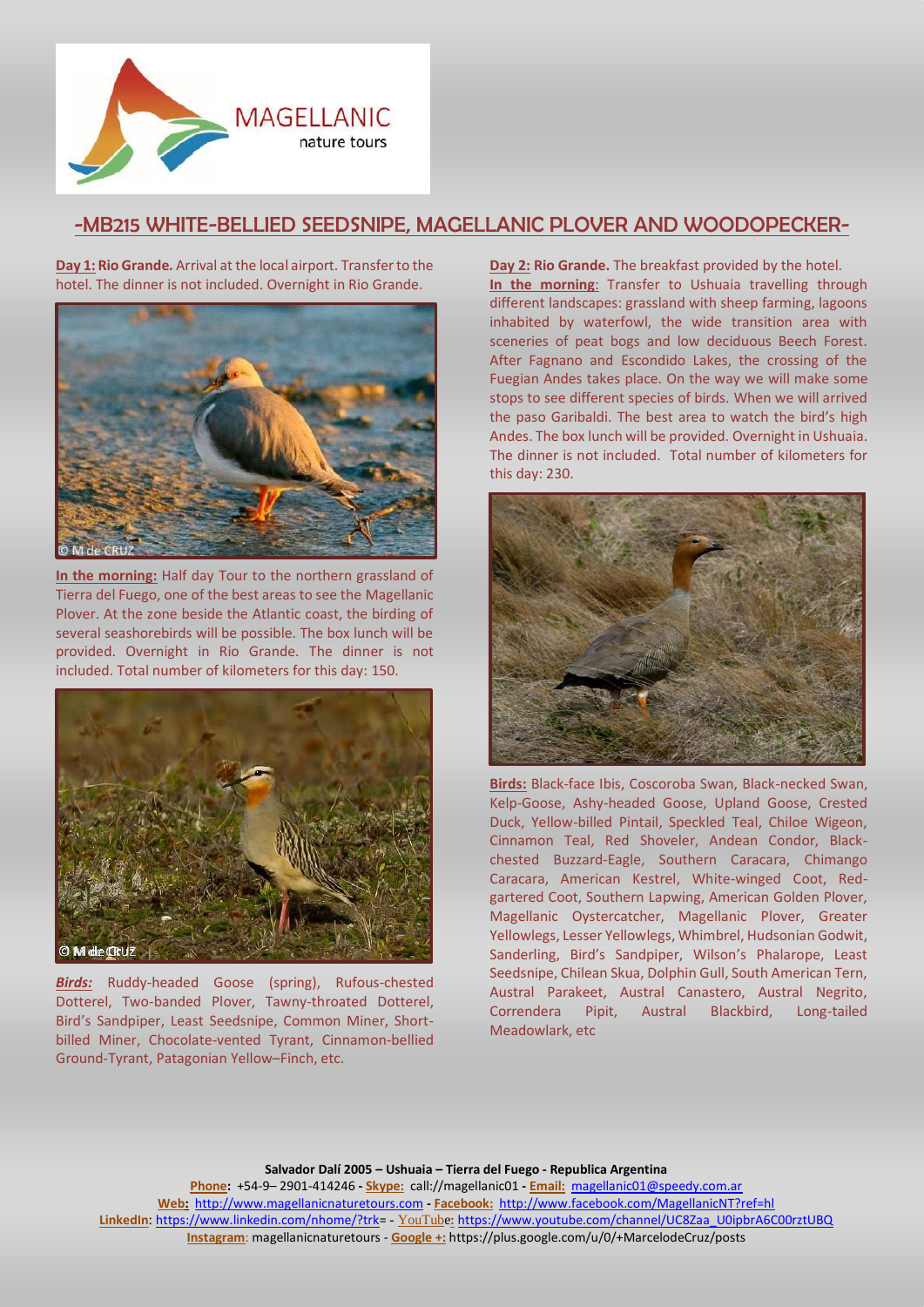



**In the afternoon**: In the area of Paso Garibaldi, we started walking up to the timberline. Reaching the High Andes vegetation, several species of birds can be seen. Passing the timberline there is a good chance to see the White-bellied Seedsnipe (habitat: 600 / 900 over see level). The box lunch will be provided.

**Birds: White–bellied Seedsnipe**, Gray-flancked Cinclodes, Buff-winged Cinclodes, Ochre-naped Ground-Tyrant, Darkfaced Ground-Tyrant, Austral Thrush, Yellow-bridled Finch, Black-chinned Siskin, etc.



**Day 3: Ushuaia***.* The breakfast provided by the hotel. Birding tour to the Tierra del Fuego National Park where Giant Woodpeckers, Ibis and other birds can be seen at the Southern Beech Forests the coastal areas offer also the birding of some seabirds like Kelp Goose and Steamer Ducks.



The box lunch will be provided during the tour. Overnight in Ushuaia. The dinner is not included. Duration: 8 hours. Total number of kilometers for this morning: 60. **End of our services**.



**Birds:** Great Grebe, Black-crowned Night-Heron, Flying– Steamer Duck, Flightless Steamer Duck, Spectacled Duck, Blackish Oystercatcher, Chilean Hawk, Plumbeous Rail, Magellanic Horned Owl, Austral Pygmy–Owl, Ringed Kingfisher, **Magellanic Woodpecker**, Dar-bellied Cinclodes, White-throated Treerunner, Thorn-tailed Rayadito, Magellanic Tapaculo, Patagonian Tyrant, Fire-eyed Diucon, White-crested Elaenia, Tufted Tit-Tyrant, Chilean swallow, House Wren, Austral Thrush, Patagonian Sierra-Finch, etc.